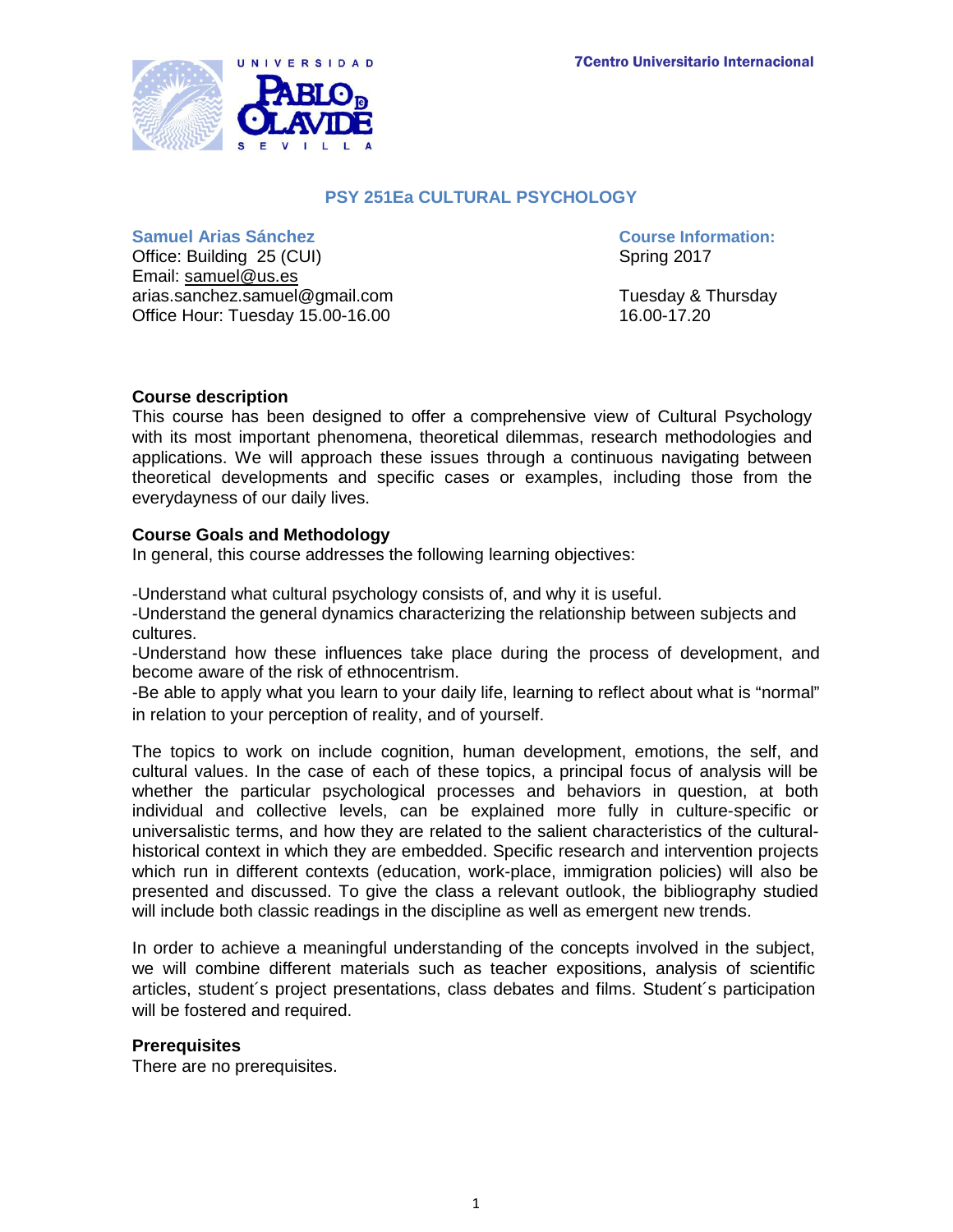# **Learning Objectives**

After this course you will be able to:

-Understand the dynamic interaction between culture and individuals

-Understand how these dynamics permeate our psychological functions, but also our selves, our daily lives, and our perception of "normality".

-Use concrete terms to discuss these dynamics, appropriating theoretical concepts and using them in relation to real-life examples.

-Think critically about different possibilities concerning perceptions of what is normal in terms of development, and of psychological functioning.

-Summing up, the most important goal is to become able to bring the theory you learn to concrete use, understanding everyday phenomena from the perspective of cultural psychology.

# **Required Texts**

- Bruner, J. (2008). Culture and mind: Their fruitful incommensurability. Ethos, 36(1), 29-45.
- Cole, M. (2009). The illusion of culture-free intelligence testing. Retrieved from http://communication.ucsd.edu/MCA/Paper/Cole/iq.html.
- Cubero, M. de la Mata, M. and Cubero, R. (2008). Activity Settings, Discourse Modes and Ways of Understanding: On the Heterogeneity of Verbal Thinking, *Culture & Psychology,14*  (4), 403-430.
- De la Mata, ML., Santamaría, A., & Ruiz, M. L. (2016). Toward the Model of Independence The Influence of Formal Schooling Experience on Earliest Autobiographical Memories and Self-Construals. *Journal of Cross-Cultural Psychology, 47*(5), 670-679.
- Kirmayer, L. J. (2001). Cultural variations in the clinical presentation of depression and anxiety: implications for diagnosis and treatment. *Journal of Clinical Psychiatry, 62,* 22-30.
- Macías, B.; García, J.; Sánchez, J.A; Marco, M.J. (2010). Literacy and the formation of cultural identity. *Theory and Psycholgy.* 20 (2), pp. 231 - 250.
- Markus, H. R., & Kitayama, S. (2010). Cultures and selves a cycle of mutual constitution. Perspectives on Psychological Science, 5(4), 420-430.
- Martínez, V.; Sánchez, J.A.; Goudena, P.P.A (2011). Cross-Cultural study of observed conflicts between young children. *Journal of Cross-Cultural Psychology.* 42(6), 895-907.
- Matsumoto, D. (2001). C*ross-cultural psychology in the 21st century*. The many faces of psychological research in the 21st century: Society for the Teaching of Psychology, 98-115.
- McLeod, S. A. (2007). *Nature Nurture in Psychology.* Retrieved from [www.simplypsychology.org/naturevsnurture.html](http://www.simplypsychology.org/naturevsnurture.html)
- Oyserman, D. (2017). Culture Three Ways: Culture and Subcultures Within Countries. *Annual Review of Psychology*, *68*(1), 435 - 463.
- Prinz, J. (2004). Which emotions are basic. Emotion, evolution, and rationality, 69, 88.
- Rogoff, B. (2003). *The cultural nature of Human development.* Ny: Oxford University Press, chapter 1.
- Russell, J. A. (1995). Facial expressions of emotion: What lies beyond minimal universality?. Psychological bulletin, 118(3), 379.
- Sagi, A., Van IJzendoorn, M. H., & Koren-Karie, N. (1991). Primary appraisal of the Strange Situation: A cross-cultural analysis of preseparation episodes. Developmental Psychology, 27(4), 587.
- Segall, M. H., Campbell, D. T., & Herskovits, M. J. (1966). The influence of culture on visual perception (p. 184). Indianapolis: Bobbs-Merrill.
- Ubillos, S., Paez, D., & González, J. L. (2000). Culture and sexual behavior. Psicothema, 12, 70-82.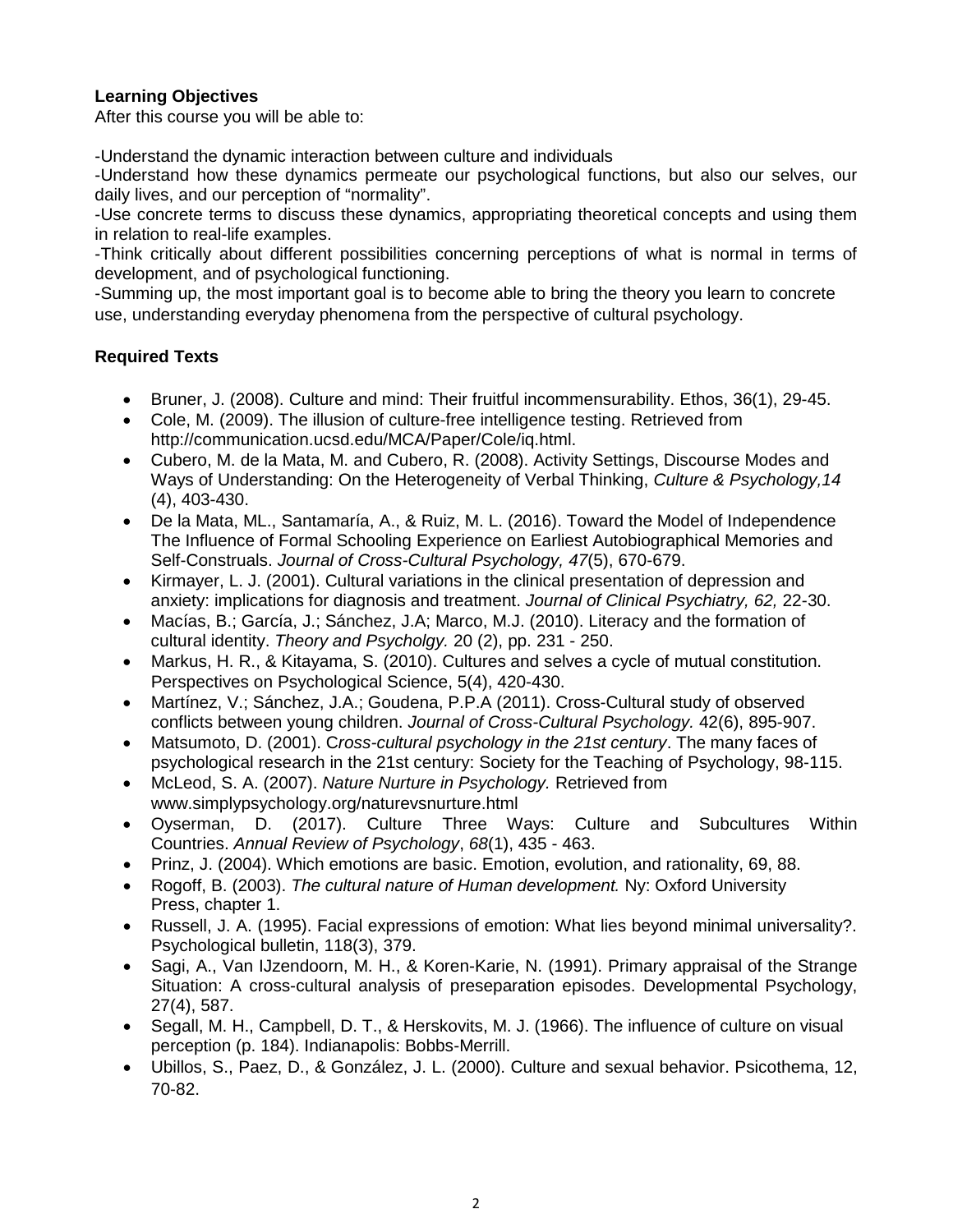### **General Course Policies**

Please do not hesitate to ask about anything that may not be clear to you (concerning learning contents, class organization, dates). You can always ask me in class (after or before), or during office hours. The use of computers and tablets will be **strictly limited to learning purposes**.

### **Course Requirements and Grading**

Students will be evaluated on their ability to articulate and critically apply the terms, concepts and theories from class and readings verbally, during class discussions, as well as in writing, on exams and in written assignments.

The final grade for the course is comprised of the following:

| Participation           | <b>20%</b> |
|-------------------------|------------|
| Midterm Exam            | 25%        |
| <b>Final Exam</b>       | 25%        |
| <b>Research Project</b> | 30%        |

## **Participation.**

Participation is essential during the class and also outside of it. During the class you will be able to contribute to organized discussions or to introduce new topics relevant to the subject being studied. Suggestions of new materials to discuss or to consider are welcome, as well as activities which could contribute to richen our approach to the course subjects. Also as part of the class you will participate in organizing and presenting contents together with your classmates. This will make classes more dynamic, fostering abilities related to the selection of information, organization of it into time-unities, and social skills related to presenting contents to the others.

Outside of the class you will need to prepare for the classes, reading materials, reflecting about them and becoming ready to have a proper view on the issues being studied.

### **This participation represents 20% of your grade. It is structured the following way:**

- **10%** Voluntary class concepts presentation.
- **5%** Class debate participation.
- **5%** On-line debate participation.

#### **Mid-term Exam (short questions and written essay): 25% of your final grade**.

Working individually, you will have short questions about theoretical concepts and you will have to deliver a short essay (around 700 words) to answer some specific questions using the theoretical concepts worked on and applied to the understanding of one example-situations.

## **Final exam (written essay): 25% of your final grade**.

Working individually, you will have to deliver a short essay (around 700 words). You will have to answer some specific questions using the theoretical concepts worked on and applied to the understanding of a selection of example-situations.

#### **Final paper-research project: This research represent 30% of your final grade.**

In this project students will work in groups (3 or 4 students) to explore in depth an object of study selected by them related to Cultural Psychology. The object of study can take manifold forms, it is open and creativity and innovative ideas are welcome. To analyze the select object in this project, students can draw from the course readings and/or from additional readings related to the selected topic.

The groups will present their projects in class, during the last 4 classes. The professor will give students feedback throughout the semester as the projects are developed.

Papers, up to 6000 words, must be presented printed before the May  $10<sup>th</sup>$ .

- **20%** Project written report:
- **10%** Project class presentations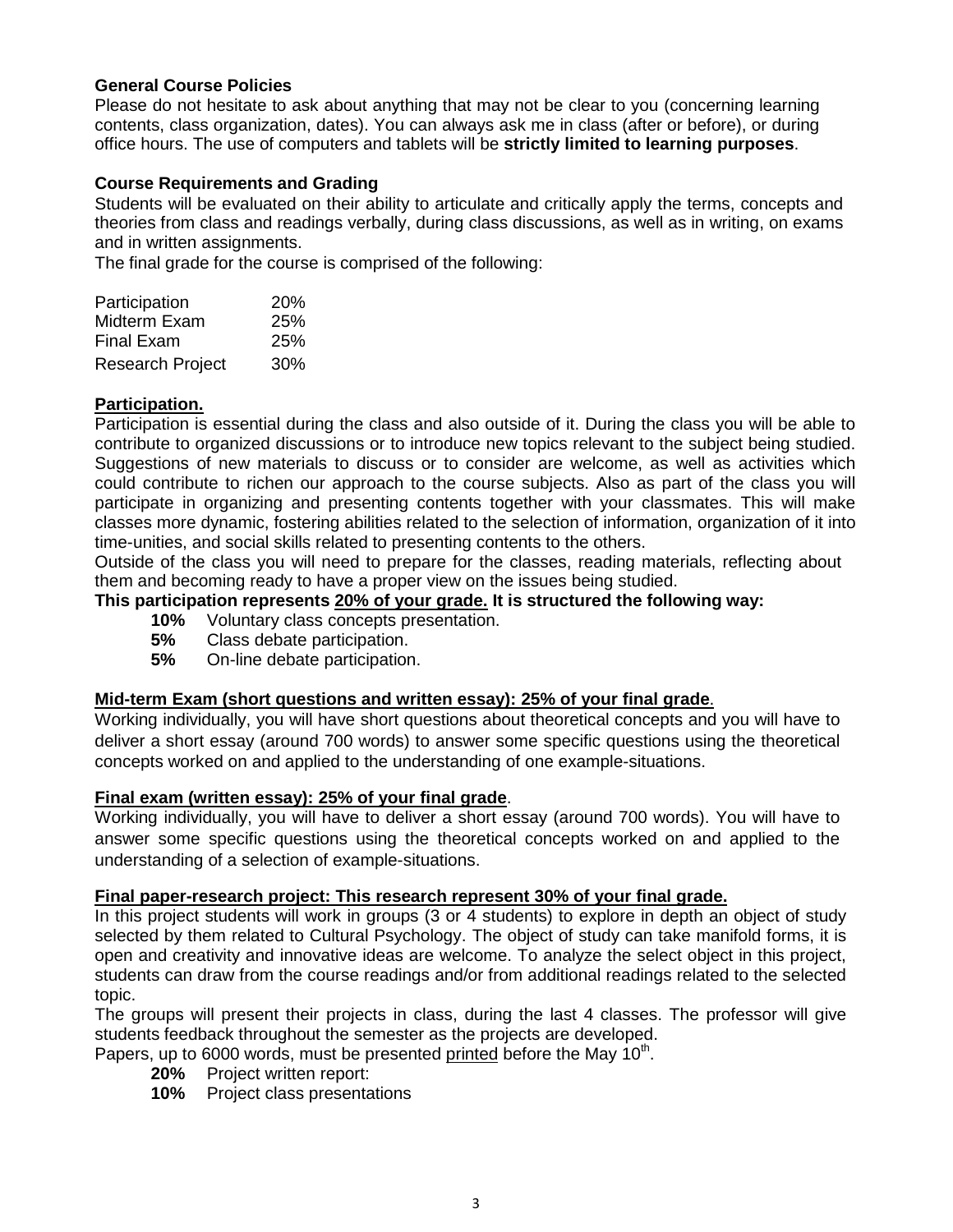# **Key Dates:**

Midterm Exam: March, 14<sup>th</sup>. Project oral Presentation: From April 18<sup>th</sup> to April 27<sup>th</sup>. Project paper Presentation: Before May 11<sup>th</sup>. Final Exam: (between May, 15<sup>th</sup> - 19<sup>th</sup>).

Spanish grades and their equivalences:

| Spanish     |      | 9,9 | 9,4 | 8,9 | 8, |    | ,4 | 6,9 | 6,4 | 5,9 | 5 | 4,9 |
|-------------|------|-----|-----|-----|----|----|----|-----|-----|-----|---|-----|
| grades      | 11 O | 9,5 |     | 8,5 | 18 | .ວ |    | 6,5 |     | 5,5 |   |     |
| <b>USA</b>  |      | A   |     | В+  |    |    | B- | ◡⊣  |     |     |   |     |
| <b>ECTS</b> |      | ь   | B   |     | С  |    |    |     |     |     |   |     |

## **Attendance and Punctuality**

Attendance is mandatory. More than 3 unexcused absences will result in the lowering of the final grade (please mind that these excuses need to be related to medical reasons). Students with more than 2 such absences may not challenge the final grade received. Punctuality is required. If you need to skip classes due to medical reasons, please do not forget to ask for a certificate to justify your absence.

### **Missed or Late Work**

If you fail to participate in class on regular basis, or if you miss assignments (e.g. essays, class examples and presentations, or exams) your final grade will be affected (as you will not be able to sum up the grades of missed activities). Please keep this in mind.

## **Academic Dishonesty**

Academic integrity is a guiding principle for all academic activity at Pablo de Olavide University. Cheating on exams and plagiarism (which includes copying from the internet) are clear violations of academic honesty. A student is guilty of plagiarism when he or she presents another person's intellectual property as his or her own. The penalty for plagiarism and cheating is a failing grade for the assignment/exam and a failing grade for the course. Avoid plagiarism by citing sources properly (using footnotes or endnotes and a bibliography).

#### **Students with Disabilities**

If you have a disability that requires special academic accommodation, please speak to your professor within the first three (3) weeks of the semester in order to discuss any adjustments. It is the student's responsibility to provide the International Center with documentation confirming the disability and the accommodations required (if you have provided this to your study abroad organization, they have most likely informed the International Center already but please confirm).

## **Behavior Policy**

Students are expected to show integrity and act in a professional and respectful manner at all times. A student's attitude in class may influence his/her participation grade. The professor has a right to ask a student to leave the classroom if the student is unruly or appears intoxicated. If a student is asked to leave the classroom, that day will count as an absence regardless of how long the student has been in class.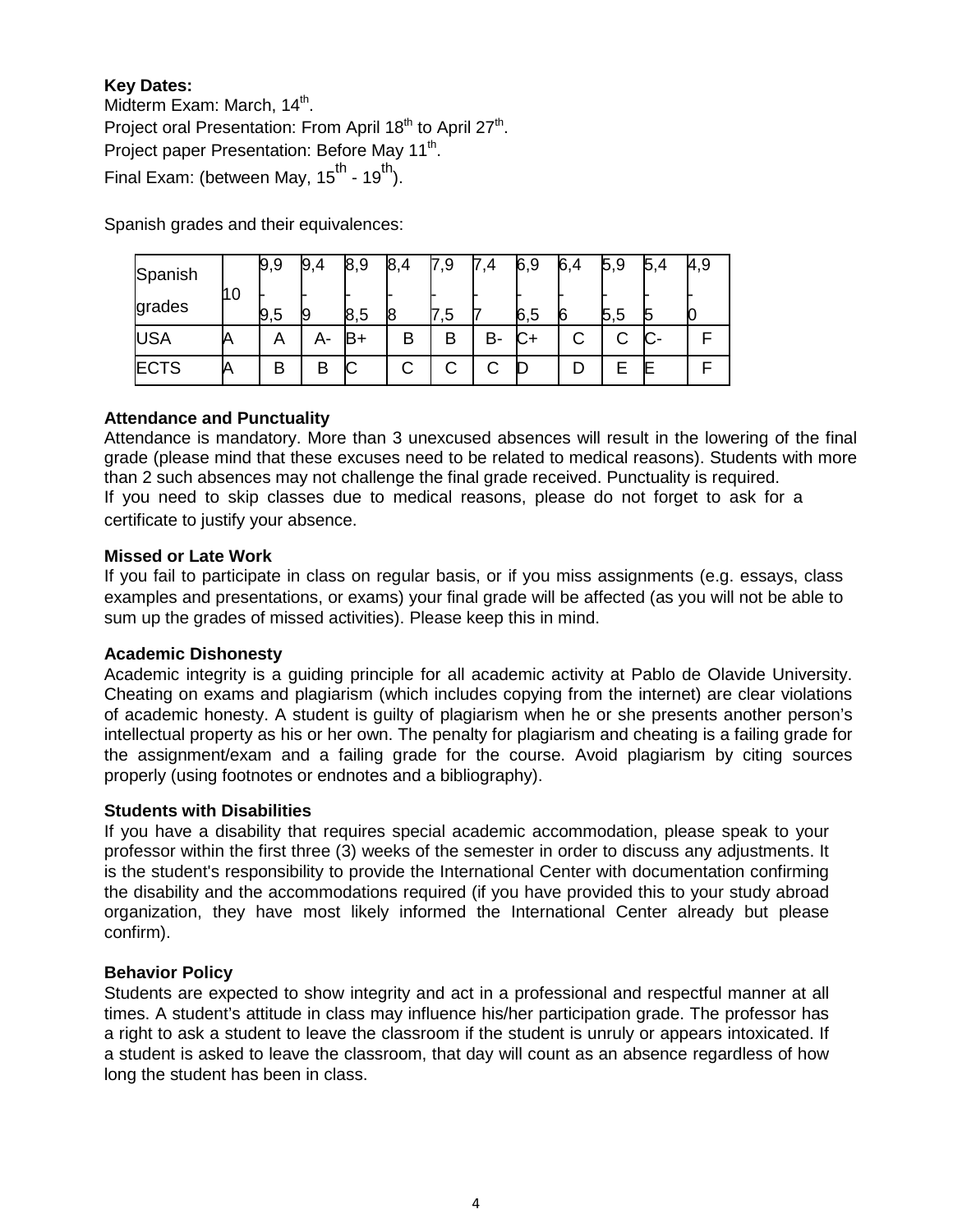# **Class Schedule**

| <b>Session</b>             | <b>Topic</b>                                                                                           | <b>Basic readings</b>                                                                                                                                                                                                                                             |
|----------------------------|--------------------------------------------------------------------------------------------------------|-------------------------------------------------------------------------------------------------------------------------------------------------------------------------------------------------------------------------------------------------------------------|
| 1<br>26/01/17              | <b>Course presentation</b>                                                                             | Human Evolution - History of Humanity Documentary:<br>https://youtu.be/y9Ski3H8dXk                                                                                                                                                                                |
| $\overline{2}$<br>31/01/17 | <b>History and Theories of</b><br><b>Cultural Psychology</b><br>1.1 The History of Cultural Psychology | Matsumoto, D. (2001). Cross-cultural psychology in the<br>21st century. The many faces of psychological research in<br>the 21st century: Society for the Teaching of Psychology,<br>98-115.                                                                       |
| 3<br>02/02/17              | <b>History and Theories of</b><br><b>Cultural Psychology</b><br>1.2. Prevailing Theories               | Oyserman, D. (2017). Culture Three Ways: Culture and<br>Subcultures Within countries. Annual Review of<br>Psychology, 68(1), 435 - 463.                                                                                                                           |
| $\overline{4}$<br>07/02/17 | <b>History and Theories of</b><br><b>Cultural Psychology</b><br>1.3. The nature-nurture debate         | McLeod, S. A. (2007). Nature Nurture in<br>Psychology. Retrieved from<br>www.simplypsychology.org/naturevsnurture/                                                                                                                                                |
| 5<br>09/02/17              | <b>History and Theories of</b><br><b>Cultural Psychology</b><br>1.4 Cultures and selves<br>$+$ QUIZ I  | Markus, H. R., & Kitayama, S. (2010). Cultures and<br>selves A cycle of mutual constitution. Perspectives on<br>Psychological Science, 5(4), 420-430.                                                                                                             |
| 6<br>14/02/17              | <b>Research project:</b>                                                                               | • Organizing groups, choosing topics and start<br>working on research projects.<br>• Reading: How psychologists study?                                                                                                                                            |
| $\tau$<br>16/02/17         | Cognition<br>2.1 Sensation and Perception                                                              | Segall, M. H., Campbell, D. T., & Herskovits, M. J.<br>(1966). The influence of culture on visual perception (p.<br>184). Indianapolis: Bobbs-Merrill.                                                                                                            |
| 8<br>21/02/17              | Cognition<br>2.2 Narratives                                                                            | Bruner, J. (2008). Culture and mind: Their fruitful<br>incommensurability. Ethos, 36(1), 29-45.                                                                                                                                                                   |
| 9<br>23/02/17              | Cognition<br>2.3 Memory and Self-Construals                                                            | De la Mata, ML., Santamaría, A., & Ruiz, M. L. (2016).<br>Toward the Model of Independence The Influence of<br>Formal Schooling Experience on Earliest<br>Autobiographical Memories and Self-Construals. Journal<br>of Cross-Cultural Psychology, 47(5), 670-679. |
| 10<br>02/03/17             | Cognition<br>2.4 Models of Intelligence<br>$+$ QUIZ II                                                 | Cole, M. (2009). The illusion of culture-free intelligence<br>testing.                                                                                                                                                                                            |
| 11<br>07/03/17             | <b>Emotion &amp; Motivation</b><br>3.1 Theories of Innate Emotions                                     | Prinz, J. (2004). Which emotions are basic. Emotion,<br>evolution, and rationality, 69, 88.                                                                                                                                                                       |
| 12<br>09/03/17             | <b>Emotion &amp; Motivation</b><br>3.2 The Case for Universal & Culture-<br><b>Specific Emotions</b>   | Russell, J. A. (1995). Facial expressions of emotion: What<br>lies beyond minimal universality? Psychological bulletin,<br>118(3), 379.                                                                                                                           |
| 13<br>14/03/17             | <b>MID-TERM EXAM</b>                                                                                   |                                                                                                                                                                                                                                                                   |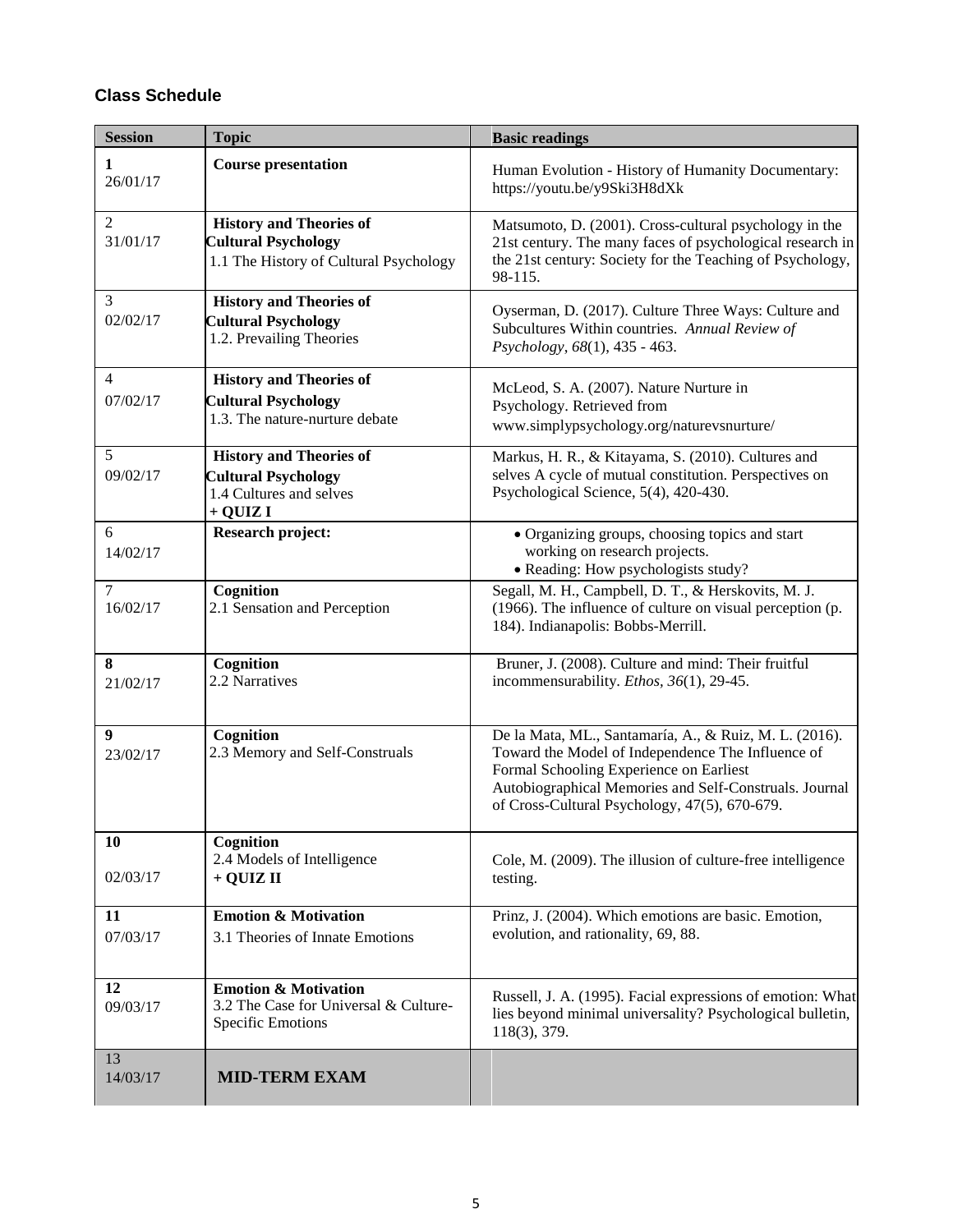| 14             | <b>Emotion &amp; Motivation</b>      | Motivation, book chapter                                                                           |
|----------------|--------------------------------------|----------------------------------------------------------------------------------------------------|
| 16/03/17       | 3.3 Theories of Motivation           | Expanded Maslow's Hierarchy of Needs video:                                                        |
|                |                                      | https://www.youtube.com/watch?v=yM8SwZkvCIY&featur                                                 |
|                |                                      | $e =$ youtu.be                                                                                     |
| 15             | <b>Emotion &amp; Motivation</b>      |                                                                                                    |
| 21/03/17       | 3.4 Sex Similarities and Differences | Ubillos, S., Paez, D., & González, J. L. (2000). Culture and                                       |
|                | across Cultures                      | sexual behavior. Psicothema, 12, 70-82.                                                            |
|                | + QUIZ III                           |                                                                                                    |
| 16             | <b>Research project:</b>             |                                                                                                    |
| 23/03/17       |                                      | In this session you will work with your group                                                      |
|                |                                      |                                                                                                    |
| 17             | <b>Human Development</b>             | Sagi, A., Van IJzendoorn, M. H., & Koren-Karie, N.                                                 |
| 28/03/17       | 4.1 Cognitive Development and moral  | (1991). Primary appraisal of the Strange Situation: A cross-                                       |
|                | Reasoning                            | cultural analysis of preseparation episodes. Developmental<br>Psychology, 27(4), 587.              |
| 18             | <b>Human Development</b>             |                                                                                                    |
| 30/03/17       | 4.2 Cultural development             | Rogoff, B. (2003). The cultural nature of<br>Human development. Ny: Oxford University Press, first |
|                |                                      | chapter.                                                                                           |
| 19             | <b>Human Development</b>             |                                                                                                    |
| 04/04/17       | 4.3 Cultural Research in Seville     | Cubero, M. de la Mata, M. & Cubero, R. (2008).                                                     |
|                |                                      | Macías, B., et al. M.J. (2010).<br>Martínez, V.; Sánchez, J.A.; Goudena, P.P.A (2011).             |
|                | + QUIZ IV                            |                                                                                                    |
| 20             | <b>Research project:</b>             | In this session you will work with your group                                                      |
| 06/04/17       |                                      | to elaborate the presentation of your project results, ask                                         |
|                |                                      | last-minute questions, etc.                                                                        |
|                |                                      |                                                                                                    |
| 21<br>18/04/17 | Project presentations 1              |                                                                                                    |
| 22             | Project presentations 2              |                                                                                                    |
| 20/04/17       |                                      |                                                                                                    |
| 23             | Project presentations 3              |                                                                                                    |
| 25/04/17       |                                      |                                                                                                    |
| 24<br>27/04/17 | Project presentations 4              |                                                                                                    |
| 25             | <b>Human Development</b>             | Kirmayer, L. J. (2001). Cultural variations in the clinical                                        |
| 09/05/17       | 4.4. Psychological disorders across  | presentation of depression and anxiety: implications for                                           |
|                | Cultures                             | diagnosis and treatment. Journal of Clinical Psychiatry, 62,<br>22-30.                             |
| 26             | <b>Closure</b>                       |                                                                                                    |
| 11/05/17       |                                      |                                                                                                    |
|                |                                      |                                                                                                    |
| 15 to 19/05/17 | <b>FINALS WEEK</b>                   |                                                                                                    |

Presentations (readers and research projects): to be scheduled in class.

**Midterm** Exam: March, 14<sup>th</sup>.

**Final** Exam: to be scheduled: May 15<sup>th</sup> - 19<sup>th.</sup>

Project paper presentation: Before May 11<sup>th</sup>.

This syllabus is subject to change.